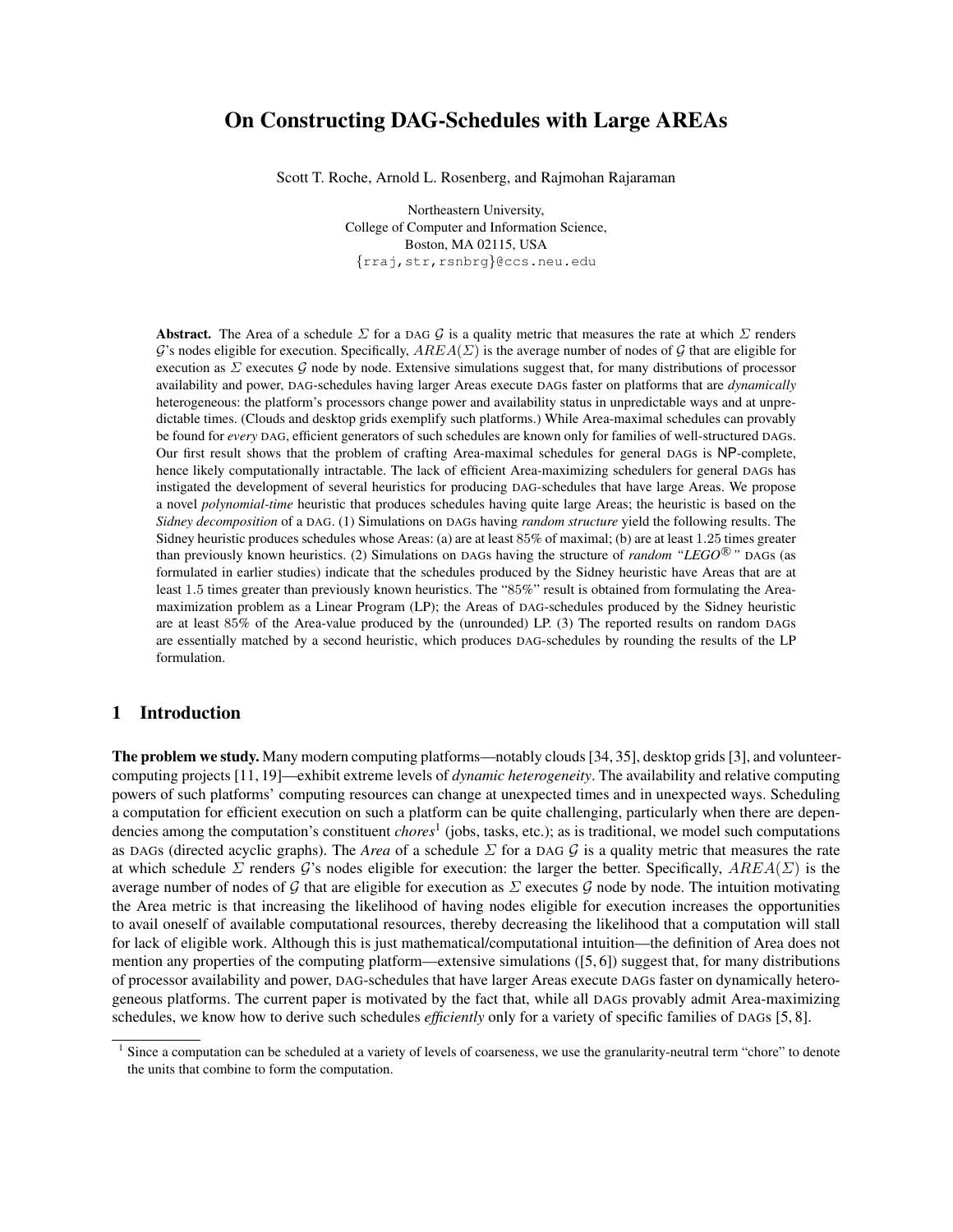Our contributions. The first main result of the current study establishes that the AREA-MAX *problem*, i.e., the (decision version of the) problem of generating Area-maximizing schedules for general DAGs, is NP-complete; see Section 3. It is, therefore, likely that this optimization problem is computationally intractable in general. In response, we have been seeking an *approximation algorithm* for AREA-MAX, i.e., an algorithm that produces DAG-schedules whose Area is within a fixed factor of the area of an area-maximizing schedule. We have not yet discovered a good approximation algorithm yet, but the search has not been fruitless. In Section 3, we present an algorithm that achieves approximation argorium yet, but the search has not been fruitiess. In section 5, we present an argorium that achieves  $AREA$  always within  $1/(2\sqrt{n})$  of the optimum AREA. The preceding approximation factor is weak for large so the main focus of our work has been on developing heuristics that work well for large classes of DAGs. The second main result of the current study is a new, *polynomial-time*, heuristic for producing DAG-schedules which is based on the *Sidney decomposition of a* DAG [31]. Simulation experiments suggest that the schedules produced by this Sidney heuristic have quite large areas; see Section 4.1. Specifically:

- 1. Simulations on DAGs having *random structure* yield the following results. The Sidney heuristic produces schedules whose Areas: (a) are at least 85% of maximal; (b) are at least 1.25 times larger than the Areas of schedules produced by previously known heuristics.
- 2. Simulations on DAGs having the structure of *random* "LEGO<sup>®</sup>" DAGs (so named for the toy; cf. [6]) indicate that the schedules produced by the Sidney heuristic have Areas that are at least 1.5 times larger than the Areas of schedules produced by previously known heuristics.

The third main contribution of the current study is a new formulation of the Area-maximization problem as a Linear Program (LP, for short); see Section 4.2. The LP formulation yields two benefits. First, the Area-value produced by the (unrounded) LP for a DAG  $G$  affords us an upper bound on the maximal Area achievable by any schedule for  $G$ . Indeed, this bound gives us access to the "85%" result just mentioned for the Sidney heuristic. Second, the LP formulation yields a second new polynomial-time heuristic for the Area-maximization problem. While the LP heuristic just essentially matches the random-DAG Areas achieved by the Sidney heuristic's schedules, the LP schedules promise to yield valuable information about the structure of Area-maximizing schedules, in the manner discussed in Section 4.2.

Related Work. The problem of scheduling a computation on a parallel/distributed computing platform, with the goal of minimizing job completion time, has been studied since the development of such platforms [30]. Most variants of this problem provide nontrivial computational challenges, esecially when the constituent chores of the computation of interest have inter-chore dependencies that constrain the order of chores' executions. In common with most of the scheduling literature, we represents a job and its inter-chore dependencies as a directed acyclic graph (DAG) each of whose arcs exposes one chore that cannot be executed before some other chore. An extensive overview of DAGscheduling algorithms related to grids is given in [10]. Most significant scheduling problems on DAGs are, even under simplified assumptions, computationally intractable, which has led to the development of a multitude of heuristics; cf. [20].

Despite differences in detail, virtually all proposed strategies for scheduling DAGs rely on knowing, possibly in a stochastic sense as in [36], (almost) exact execution times of chores; for this reason, dynamically heterogeneous platforms resist all standard scheduling strategies. To address this situation, a number of attempts have been made to adapt earlier DAG-scheduling heuristics, such as HEFT [32] and FCP [28], to the new platforms. None of these attempts have successfully addressed the range of challenges posed by dynamically heterogeneous platforms.

Among the bold approaches to crafting DAG-schedules for dynamically heterogeneous platforms are the partialorder schedules of [27], which strive to craft schedules that enjoy temporal flexibility that is solidified only at run time. A similar delay-of-commitment strategy forms the response advocated in [2, 17] to the unpredictability of highly volatile computing platforms. Yet other studies propose scheduling strategies wherein a precomputed static schedule is reorganized at run time in response to changes in processors' powers [36, 23]; one instance of this appears in [26], where planned checkpoints allow one to react dynamically to unexpected behavior by a volatile platform.

The scheduling strategy that leads to the current study was initiated in [29, 25]. These sources advocated ignoring the (unknowable) characteristics of the host platform and, instead, deploying the chores of a DAG in an order that maximized the rate of producing more chores that are eligible for deployment. The intuition is that under this regimen, which is called *IC-scheduling*, whenever processors speed up, one will be more likely to have work to allocate to them. Simulation experiments in [16, 24] seem to validate this intuition, but an unrecoverable flaw in IC-scheduling was discovered in [25]—many DAGs do not admit optimal schedules under this paradigm (although many computationally significant DAGs do admit such schedules [7]). This discovery led to the development of *Area-maximizing*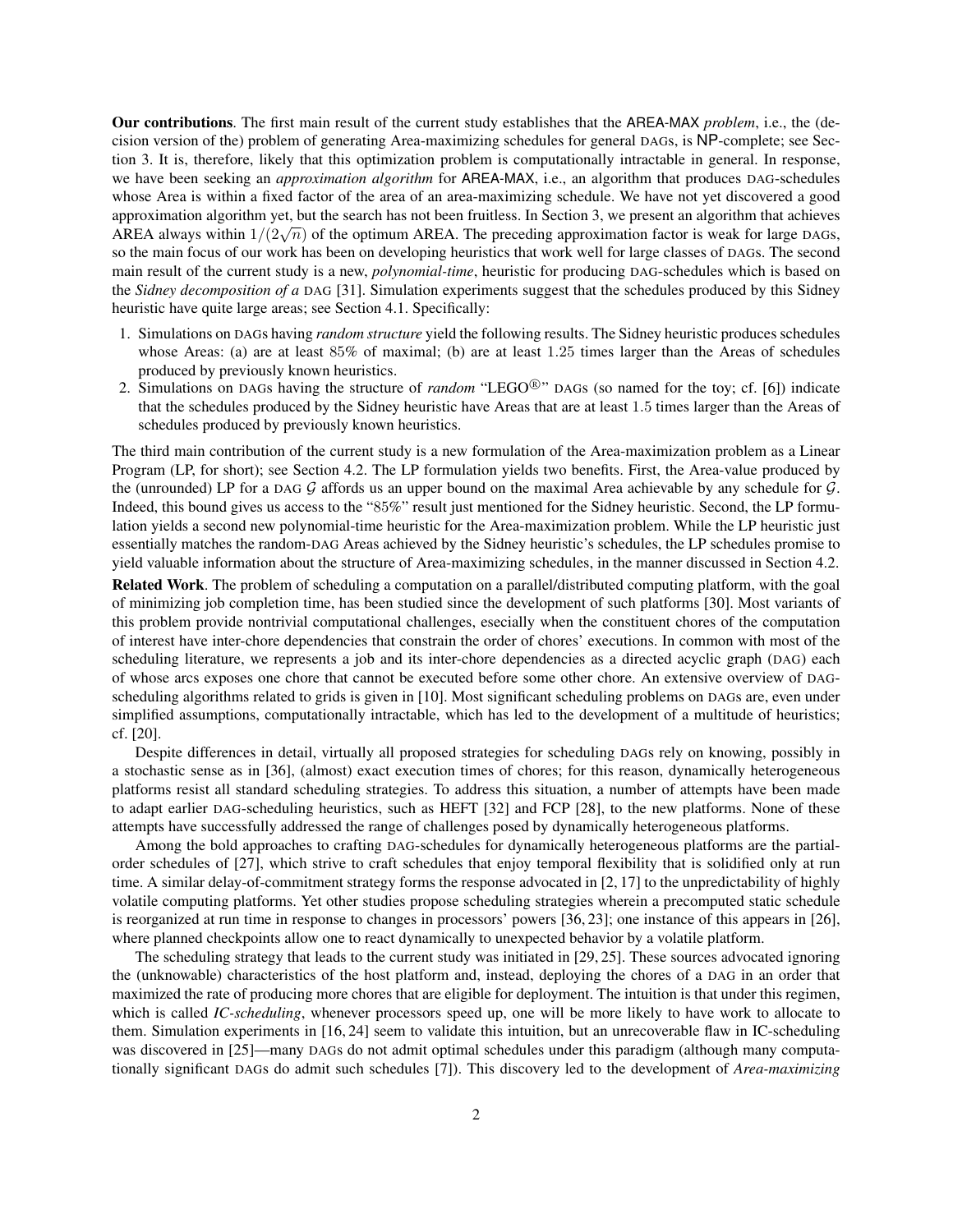DAG-scheduling, whose study we continue here. The fundamentals of Area-maximizing scheduling are established in [5] where, among other results, it is shown that (a) every DAG admits an optimal Area-maximizing schedule and (b) optimal Area-maximizing schedules and optimal IC-schedules coincide for any DAG that admits an optimal ICschedule. Since *efficient* generators are not known for Area-maximizing schedules, a heuristic was developed in [6] that converted a DAG G to a *series-parallel* version  $\sigma(G)$  and then generated a schedule for G by "filtering" an Areamaximizing schedule for  $\sigma(G)$  (obtained via the algorithm in [8]). The simulation experiments reported in [6] suggest that Area-maximizing DAG-scheduling has computational benefits similar to those of IC-scheduling, although to a moderated degree. The current study focuses on a new heuristic whose schedules have Areas larger than those of the schedules of [6].

There have also been studies that focus on DAG-scheduling strategies rather than complete schedules. An interesting comparison of two dynamic approaches appears in [18]: replicated allocation of chores vs. deadline-triggered reallocation. Other sources have analyzed the reliability of scheduling DAGs under execution-time uncertainty [14, 22]. Finally, one finds in [1] a framework for minimizing makespan when processors proceed asynchronously, executing DAGs having unit-time chores.

Throughout, we exploit a nonobvious connection between the AREA-MAX problem and the *Minimum Weighted-Completion-Time* problem for DAGs, MWCT. In Section 3, we invoke a result from [33] to establish the NP-Completeness of our problem; in Section 4.1, we draw inspiration from [21] to develop a new heuristic for producing large-Area schedules for DAGs.

## 2 Computation-DAGs and Their Schedules

Basic Definitions. Computation-DAGs. A *(computation-)DAG G* has a set  $\mathcal{N}_{\mathcal{G}}$  of cardinality  $N_{\mathcal{G}}$  comprising its *nodes*, each representing a chore in a computation, and a set  $A<sub>G</sub>$  of cardinality  $A<sub>G</sub>$  comprising its *arcs*, each representing an intertask dependency. For arc  $(u \to v) \in \mathcal{A}_{\mathcal{G}}$ : • chore v cannot be executed until chore u is; • u is a *parent* of v; v is a *child* of u in G. The notion of the *ancestor* of a node is inherited from the notion of parent. The *indegree* (resp., *outdegree*) of  $u \in \mathcal{N}_{\mathcal{G}}$  is its number of parents (resp., children). A parentless node is a *source*; a childless node is a *sink*. G is *bipartite* if  $\mathcal{N}_G$  can be partitioned into X and Y, and each arc  $(u \to v)$  has  $u \in X$  and  $v \in Y$ ; we say that G is bipartite *of type*  $(X \rightarrow Y)$ .

DAG schedules and their quality. When one executes a DAG G, a node  $v \in \mathcal{N}_G$  becomes eligible (for execution) only after all of its parents have been executed. (Hence, sources are always eligible.) We do not allow recomputation of nodes, so a node loses its eligible status once it is executed. In compensation, the execution of a node  $v \in \mathcal{N}_G$  may render new nodes eligible; this occurs when v is their last-executed parent. A *schedule* Σ for a DAG G is a rule for selecting which eligible node to execute at each step of an execution of G. Σ is, thus, a *topological sort* [9] of G, i.e., a linearization  $\Lambda_{\Sigma}$  of  $\mathcal{N}_{G}$  in which all children of each node v appear after v.

We measure the quality of a schedule  $\Sigma$  via the rate at which  $\Sigma$ 's successive node-executions produce new eligible nodes—the more, the better. Because many DAGs do not admit schedules that execute nodes so that the number of eligible nodes on G is maximized *at every step of the computation*—these are the *IC-optimal* schedules of [25]—our goal is schedules that maximize the *average* number of eligible nodes on G, averaged over all steps of the computation. A schedule that achieves this goal is said to be *AREA-maximizing*, as explained in the next subsection.

AREA-maximizing schedules. The AREA metric. For any schedule  $\Sigma$  for a DAG  $G$  and any integer  $T \in [0, N_G],^2$  we denote by  $E_{\Sigma}(T)$  the number of nodes of G that are eligible at step T when  $\Sigma$  executes  $\mathcal{G}.$ <sup>3</sup> The *eligibility profile* of schedule  $\Sigma$  is the  $(N_g + 1)$ -tuple  $\Pi(\Sigma) = \langle E_\Sigma(0), E_\Sigma(1), \ldots, E_\Sigma(N_g) \rangle$ . The *AREA* of  $\Sigma$  is the sum

$$
AREA(\Sigma) = E_{\Sigma}(0) + E_{\Sigma}(1) + \dots + E_{\Sigma}(N_{\mathcal{G}}).
$$
\n<sup>(1)</sup>

Note that  $AREA(\Sigma)$  is the unnormalized average number of nodes of G that are eligible when  $\Sigma$  executes  $\mathcal{G}.^4$  Our goal is to find, for each DAG G an *AREA-maximizing schedule* (A-*M schedule*, for short), i.e., a schedule Σ<sup>\*</sup> for G such

 $2[a, b]$  denotes the set of integers  $\{a, a+1, \ldots, b\}.$ 

<sup>&</sup>lt;sup>3</sup> We measure time in an event-driven manner, as the number of nodes executed to that point.

<sup>&</sup>lt;sup>4</sup> The term *Area* arises by analogy with the approximation of integrals by Riemann sums.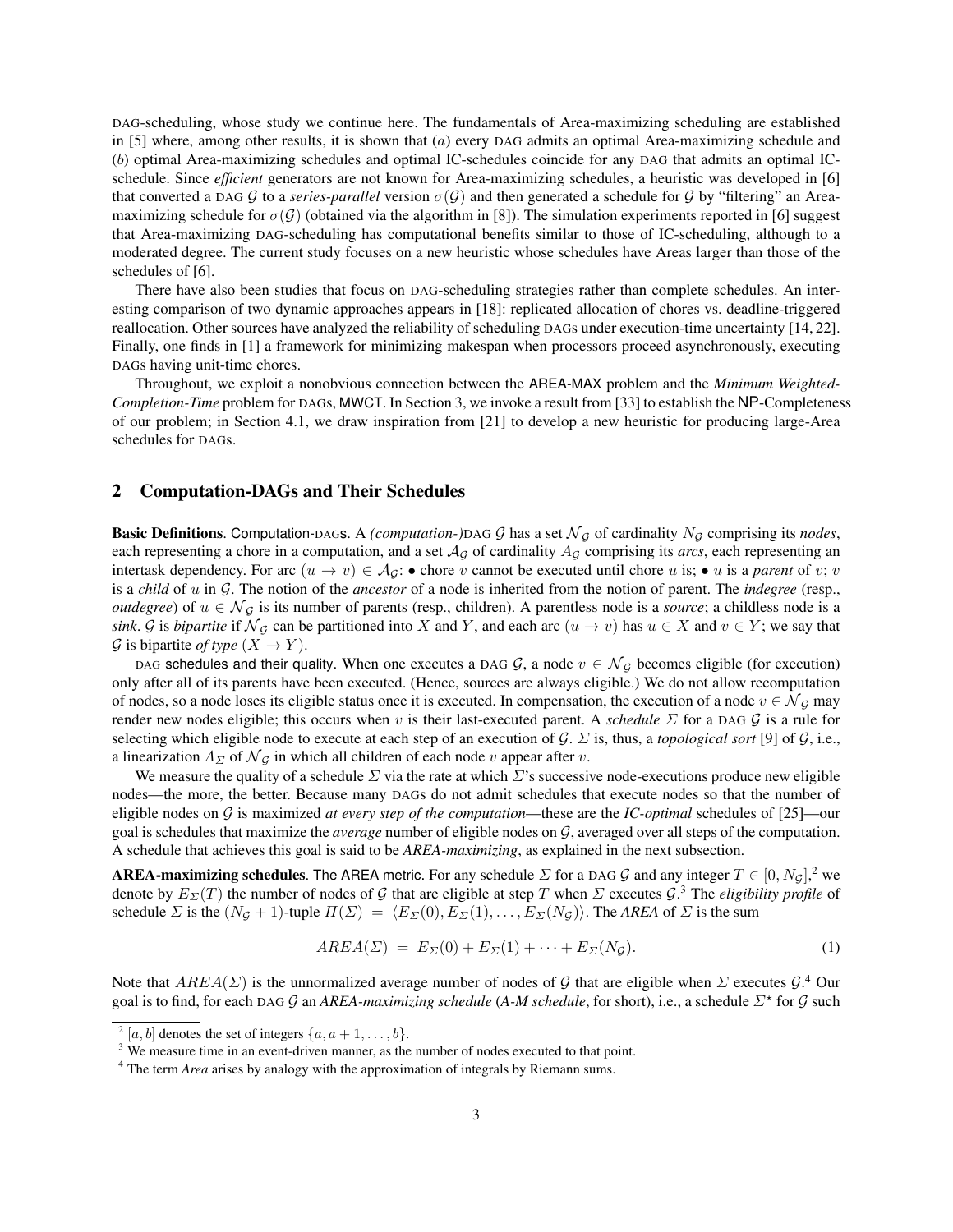that

$$
AREA(\Sigma^*) = \max_{\Sigma \text{ a schedule for } \mathcal{G}} AREA(\Sigma) \stackrel{\text{def}}{=} AREA(\mathcal{G}).
$$

We refer to the quest for A-M schedules as the AREA-MAX problem.

Streamlining the metric. The following lemma technically simplifies AREA-MAX.

Lemma 1 ([5]). *Every* DAG G *admits an A-M schedule* Σ *that executes* G*'s sinks only after executing all of its nonsinks.*

Focus on a DAG G that has n nonsinks, N nonsources, s sources, and S sinks (so that  $N_g = s + N = S + n$ ).

1. If a schedule  $\Sigma$  for G honors Lemma 1, then the last S entries in  $\Pi(\Sigma)$  are:  $S-1,\ldots,1,0$ . We can, therefore, maximize  $AREA(\Sigma)$  by maximizing

$$
Area(\Sigma) \stackrel{\text{def}}{=} \sum_{i=0}^{n} E_{\Sigma}(i) = AREA(\Sigma) - \binom{S}{2}.
$$
 (2)

2. Let  $e_{\Sigma}(t)$  denote the number of nodes of G that are rendered eligible by the node-execution at step  $t \in [1, N_g]$ of *Σ*. By (2),  $E_{\Sigma}(t) = s - t + \sum_{j=1}^{t} e_{\Sigma}(j)$ , so that

$$
Area(\Sigma) = \sum_{t=0}^{n} \sum_{j=1}^{t} e_{\Sigma}(j) + (n+1)s - {n+1 \choose 2},
$$

which exposes

$$
area(\Sigma) \stackrel{\text{def}}{=} \sum_{t=0}^{n} \sum_{j=1}^{t} e_{\Sigma}(j) = n \cdot e_{\Sigma}(1) + (n-1) \cdot e_{\Sigma}(2) + \dots + 1 \cdot e_{\Sigma}(n) \tag{3}
$$

as the only portion of  $Area(\Sigma)$  that actually depends on choices made by  $\Sigma$ .

# 3 The NP-Completeness of AREA Maximization and a  $\sqrt{n}$ -Approximation Algorithm

It is clear that the (decision version of the) AREA-MAX Problem lies within the class NP. Given a DAG  $G$  and integer k, one can "guess" a topological sort  $\mathcal T$  of G and determine whether  $AREA(\Sigma) < k$  for the schedule  $\Sigma$  embodied in  $\mathcal T$ . We show now that AREA-MAX is also NP-hard, so that the problem is NP-complete. Our proof is via reduction from the 0-1 *Minimum Weighted-Completion-Time* problem for a class of bipartite DAGs. This problem, which we refer to as  $(0, 1)$ -MWCT, is defined as follows.

One is given a *bipartite* DAG G, with one set of the partition consisting of source nodes, and the other set consisting of sink nodes. Thus, G is a bipartite DAG of type  $(S \to \mathcal{T})$ , where S is a set of s sources and T is a set of S sinks. Every source  $u \in S$  has computation time  $C_u = 1$  and weight  $w_u = 0$ , while every sink  $v \in T$  has computation time  $C_v = 0$  and weight  $w_v = 1$ . Under this model, the makespan when we execute G is not affected by when we execute any sink  $v$ —as long, of course, as  $v$  is eligible. For definiteness, we will execute each sink "greedily," i.e., as soon as it becomes eligible, and we will henceforth view a schedule as an ordering of G's s sources. The *weighted completion time* for  $G$  associated with schedule  $\Sigma$  is

$$
W_{\Sigma} \stackrel{\text{def}}{=} \sum_{j \in \mathcal{N}_{\mathcal{G}}} w_j C_j = 1 \cdot e_{\Sigma}(1) + 2 \cdot e_{\Sigma}(2) + \dots + s \cdot e_{\Sigma}(s). \tag{4}
$$

Our challenge is to find a schedule  $\Sigma$  for G that has minimal  $W_{\Sigma}$ . It is shown in [33] that (0, 1)-MWCT is NP-Complete.

Employing standard job-scheduling notation, we refer to the preceding problem as a  $1|prec| \sum w_j C_j$  problem, meaning that it involves a computation by a single processor (1), permits inter-job precedences (prec), and strives to minimize the expression  $\sum w_j C_j$ .

The reduction from (0, 1)-MWCT to AREA-MAX resides in the following lemma.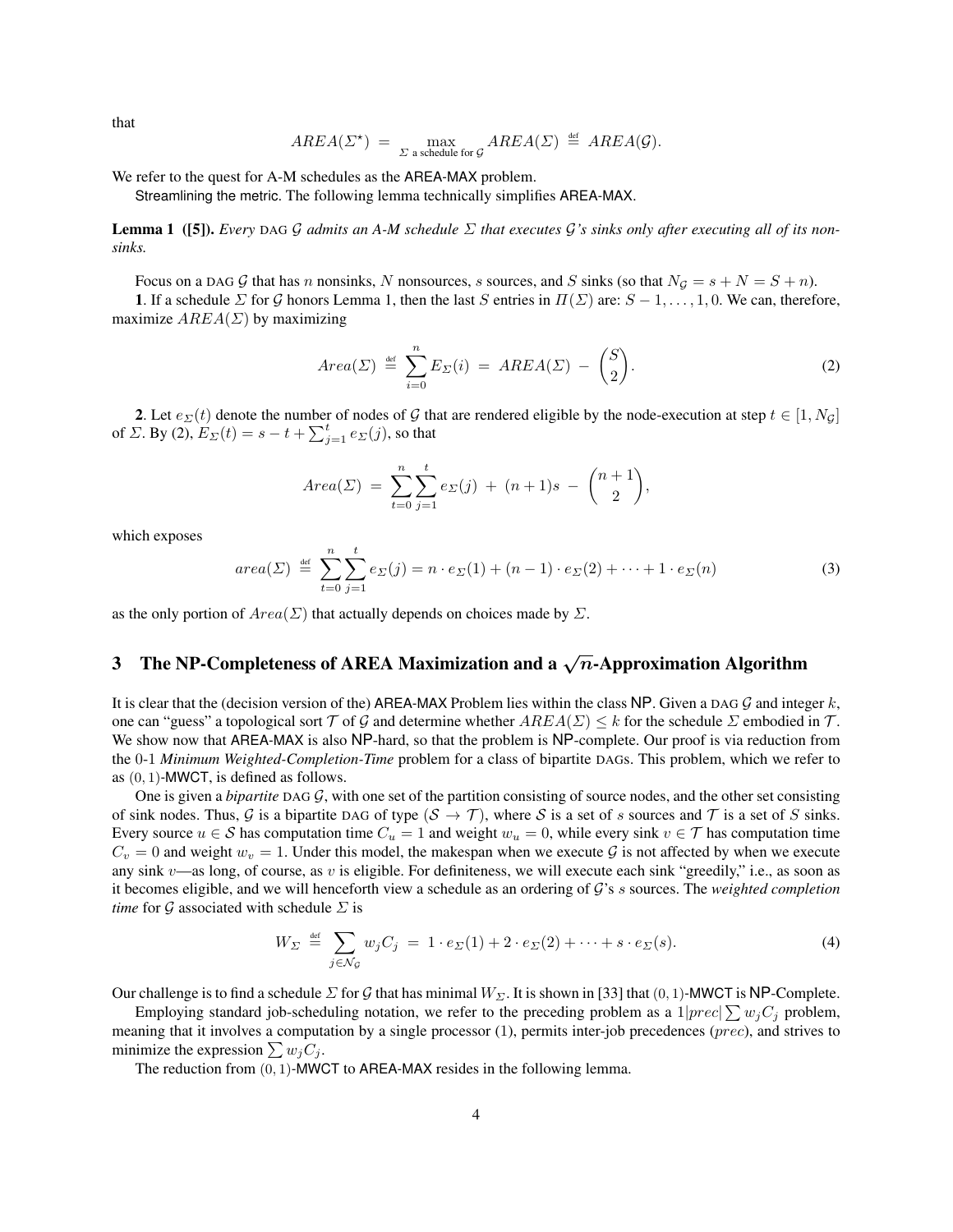Lemma 2. Any AREA-maximizing schedule for the 0-1 bipartite DAG  $G$  solves the  $1|prec| \sum w_j C_j$  problem for  $G$ : it *minimizes* G*'s weighted completion time.*

*Proof.* Let  $\Sigma$  be an arbitrary schedule for the 0-1 bipartite DAG G. For definiteness, let  $\Sigma$  execute G's s sources in the order  $u_1, \ldots, u_s$ . Then, we have

$$
W_{\Sigma} = \sum_{k=1}^{s} ke_{\Sigma}(k). \tag{5}
$$

Adding Eqs. (3) and (5), we obtain

$$
Area(\Sigma) + W_{\Sigma} = (S+1)s - {s+1 \choose 2} + (s+1)\sum_{k=1}^{s} e_{\Sigma}(k) = (S+1)s - {s+1 \choose 2} + (s+1)S,
$$

since each of the S sinks becomes eligible exactly once. It thus follows that any schedule that any AREA-maximizing schedule also minimizes the weighted completion time, whence the result.

A  $\sqrt{n}$ -approximation algorithm for AREA maximization. Given the NP-completeness of the problem, it is unlikely that AREA maximization is computationally tractable in general. We have been seeking provable approximation algorithms for the problem. Since the AREA of every schedule is at least n and at most  $n(n + 1)/2$ , we have a trivial  $(n + 1)/2$ -approximation to the problem. We have been exploring different approaches with the hope of achieving a much better approximation, say  $O(1)$  or polylogarithmic factor in the number of jobs.

The best approximation factor we are able to show is an  $2\sqrt{n}$ -approximation, which we now present.

- 1. Using a maximum flow algorithm, find the largest antichain of the DAG  $G$ ; i.e., a maximum-size set  $S$  of nodes such that there is no path in the dag between any pair of nodes in  $S$ .
- 2. Decompose G into three DAGs: (i)  $\mathcal{G}_1$  is the DAG induced by all nodes that have a nonempty path to some node in S; (ii)  $G_2$  is the DAG induced by S (note it has no edges); (iii) and  $G_2$  is the DAG induced by all nodes that have no path to any node in S.
- 3. Let  $\Sigma_1$ ,  $\Sigma_2$ , and  $\Sigma_3$  denote arbitrary topological sorted orders of  $\mathcal{G}_1$ ,  $\mathcal{G}_2$ , and  $\mathcal{G}_3$ , respectively. Return the schedule  $\Sigma$ , which is the concatenation of  $\Sigma_1$ ,  $\Sigma_2$ , and  $\Sigma_3$  in order.

# **Lemma 3.** The above algorithm computes a schedule with area at least  $1/(2\sqrt{n})$  of the optimal.

*Proof.* Let w be the size of the largest antichain of  $G$  (also referred to as width of  $G$ ). Since the set of eligible jobs at any instant of any schedule is an antichain, the AREA of any schedule for  $G$  is at most nw. We consider two cases depending on the value of w. If  $w \leq \sqrt{n}$ , then since the AREA of any schedule is at least n, it is at least  $1/sqrtn$  of depending on the value of w. If  $w \le \sqrt{n}$ , then we have:

$$
AREA(\Sigma) = AREA(\Sigma_1) + AREA(\Sigma_2) + AREA(\Sigma_3)
$$
  
\n
$$
\ge n - w + AREA(\Sigma_2)
$$
  
\n
$$
= n - w + w(w + 1)/2.
$$

So the ratio of  $AREA(\Sigma)$  and the optimum is at least

$$
\frac{n + w^2/2 - w/2}{nw} \ge \frac{w^2}{2nw} \ge \frac{1}{2\sqrt{n}}.
$$

We have thus shown that the above algorithm yields a  $2\sqrt{n}$ -approximation to the AREA maximization problem.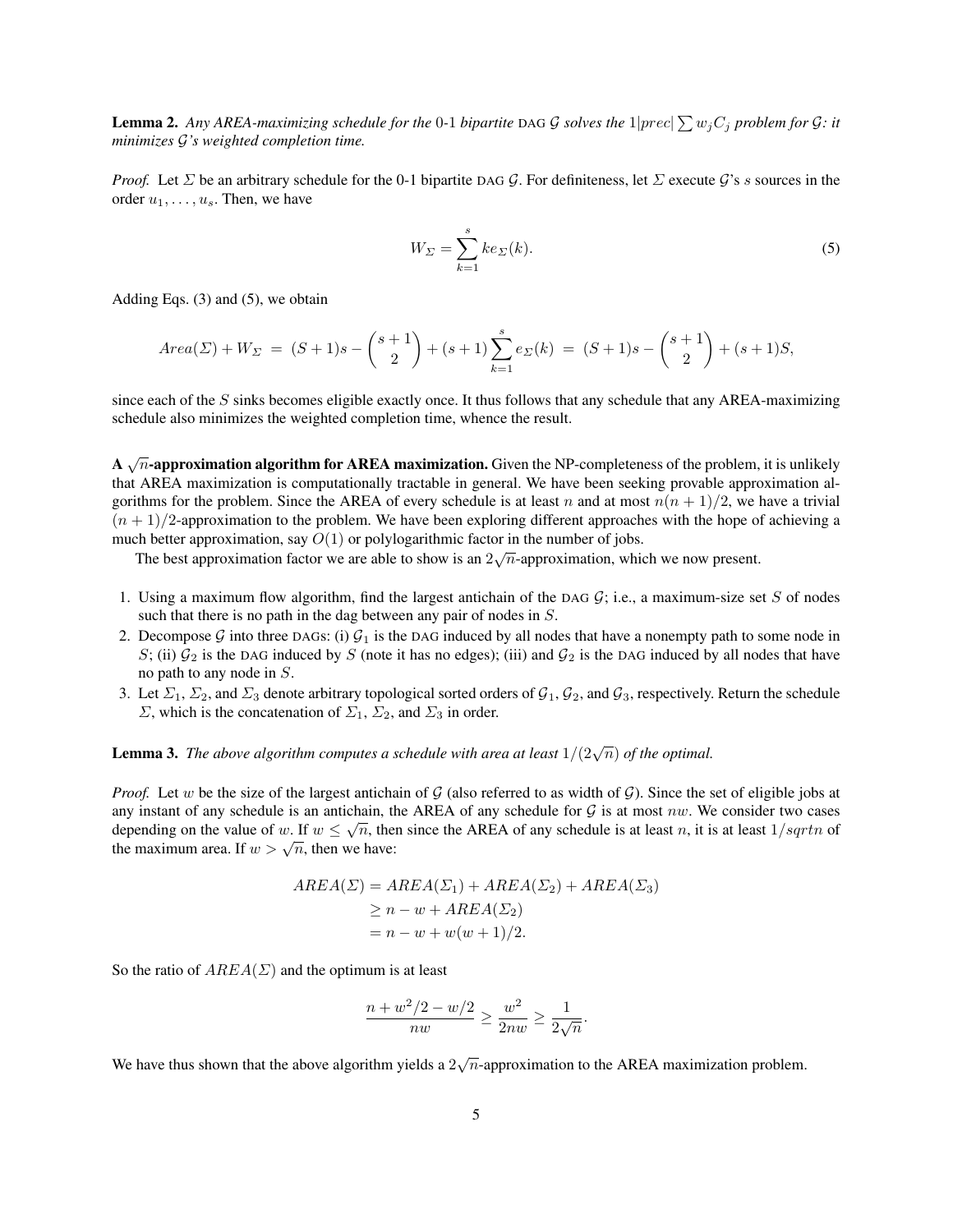## 4 Two New Heuristics

#### 4.1 A DAG-Scheduling Heuristic Based on the Sidney Decomposition

This section is devoted to developing the SIDNEY scheduling heuristic. The heuristic builds on a transformation of the input DAG  $G$  into a modified DAG  $G'$ . We show that finding an AREA-maximizing schedule for  $G$  is *equivalent* to finding a schedule that minimizes the weighted completion time  $\sum_{v \in \mathcal{N}_{\mathcal{G}'}} w_v C_v$  for  $\mathcal{G}'$ . Here, we reduce the AREA-MAX problem to the Minimum Weighted Completion Time problem, and use a known approximation algorithm for the latter problem to derive a heuristic for area maximization. (See Section 3 for notation and terminology.)

Given a DAG G, we construct its 0-1 *version*  $\mathcal{G}_{0,1}$  as follows. The nodes of  $\mathcal{G}_{0,1}$  are obtained by splitting every node  $v \in \mathcal{N}_{\mathcal{G}}$  into two nodes,  $v_0$  and  $v_1$ . Each node of  $\mathcal{G}_{0,1}$  with a 0 subscript (we call these the **zero-nodes**) has a processing time of 0 and a weight of 1:  $p_{v_0} = 0$  and  $w_{v_0} = 1$ ; each node of  $\mathcal{G}_{0,1}$  with a 1 subscript (the **one-nodes**) has a processing time of 1 and a weight of 0:  $w_{v_1} = 0$  and  $p_{v_1} = 1$ . Finally, we give  $\mathcal{G}_{0,1}$  an arc  $(u_1 \to v_0)$  for each arc  $(u \to v)$  of G and an arc  $(u_0 \to u_1)$  for each node u of G.

Let  $\Sigma$  be a schedule for  $\mathcal G$ , and let  $\Sigma'$  be a schedule for  $\mathcal G_{0,1}$ . We call  $\Sigma'$  a 0-1 *version* of  $\Sigma$  if its ordering of  $\mathcal G_{0,1}$ 's one-nodes is consistent with  $\Sigma$ 's ordering of G's nodes. Thus if  $\Sigma$  executes G's nodes in the order  $v_1, v_2, \ldots, v_{N_\mathcal{G}},$ then  $\Sigma'$  executes  $\mathcal{G}_{0,1}$ 's nodes in the order  $v_{1,1}, v_{2,1}, \ldots, v_{N_{\mathcal{G}},1}$ .

**Lemma 4.** Let G be any DAG and let  $\mathcal{G}_{0,1}$  be its 0-1 version. If a schedule  $\Sigma$  is AREA-maximizing for G, then any 0-1 *version of*  $\Sigma$  *minimizes weighted completion time for*  $\mathcal{G}_{0,1}$ *.* 

*Proof.* Because every zero-node has processing time 0, any WCT schedule for  $G_{0,1}$  will execute each zero-node as soon as it is eligible. Therefore, the WCT time for any 0-1 version of schedule  $\Sigma$  is given by

$$
W_{\Sigma'} = \sum_{i \in \mathcal{N}_{\mathcal{G}}} w_i \cdot \max_{j \text{ a parent of } i} C(j) = \sum_{i \in \mathcal{N}_{\mathcal{G}}} w_i \cdot E(i), \tag{6}
$$

where  $C(j)$  denotes the time when node j's execution completes, and  $E(i)$  denotes the time when node i becomes eligible. By similar reasoning, we can represent  $AREA(\Sigma)$  as follows.

$$
AREA(\Sigma) = \sum_{i \in \mathcal{N}_{\mathcal{G}}} \big( (C(i) - 1) - E(i) \big) = {n+1 \choose 2} - \sum_{i \in \mathcal{N}_{\mathcal{G}}} E(i). \tag{7}
$$

It follows from equations (6) and (7) that if one could replace  $\Sigma'$  by a schedule  $\Sigma''$  for  $\mathcal{G}_{0,1}$  such that  $W_{\Sigma''} < W_{\Sigma'}$ , then there would exist  $\hat{\Sigma}$  for G such that  $AREA(\hat{\Sigma}) > AREA(\Sigma)$ . But schedule  $\hat{\Sigma}$  would contradict  $\Sigma$ 's assumed AREA-maximality. The lemma follows.

The duality between  $AREA(\mathcal{G})$  and  $W_{\mathcal{G}_{0,1}}$  for any DAG  $\mathcal G$  enables us to invoke a known approximation algorithm for minimum weighted completion time to  $\mathcal{G}_{0,1}$  to obtain a heuristic algorithm for AREA maximization. We proceed by invoking an algorithm introduced by Sidney [31] and later reused in [4]. We provide only an overview of the process here, referring the reader to the cited papers for details.

In Sidney's work, each node of a DAG  $G$  to be decomposed using Sydney's algorithm, each node/task i has a *processing time*  $p_i$  and a *weight*  $w_i$ . The *rank* of node i is the quotient  $r_i = p_i/w_i$ ; the rank of a set S of nodes is  $r(S) = \sum_{i \in S} p_i/w_i$ . Following [4], we say that a sub-DAG  $\mathcal{G}'$  of  $\mathcal{G}$  is *precedence-closed* if for each node *i* of  $\mathcal{G}'$ , every ancestor of i is also in  $G'$ . Additionally,  $G*$  denotes a precedence-closed subgraph of G of minimum rank. Finally, a *segment* in a schedule  $\Sigma$  is any set of nodes that are scheduled consecutively by  $\Sigma$ . It is proved in [31]—and was rediscovered in [4]—that there is a generalization of Smith's rule for precedence-constrained graphs:

Lemma 5. *There exists an optimal schedule for* DAG G *in which an optimal schedule for* G∗ *occurs as a segment that starts at time zero.*

In other words, in an optimal schedule  $\Sigma$  for G, an optimal ordering of the nodes of the minmum-rank precedenceclosed subgraph G∗ appears as the first segment of the schedule. The goal in [4] is to exhibit a polynomial-time algorithm A that (1) recursively finds the set of nodes of  $G*$  (on the residual graph  $G - G*$ ), and then (2) schedules the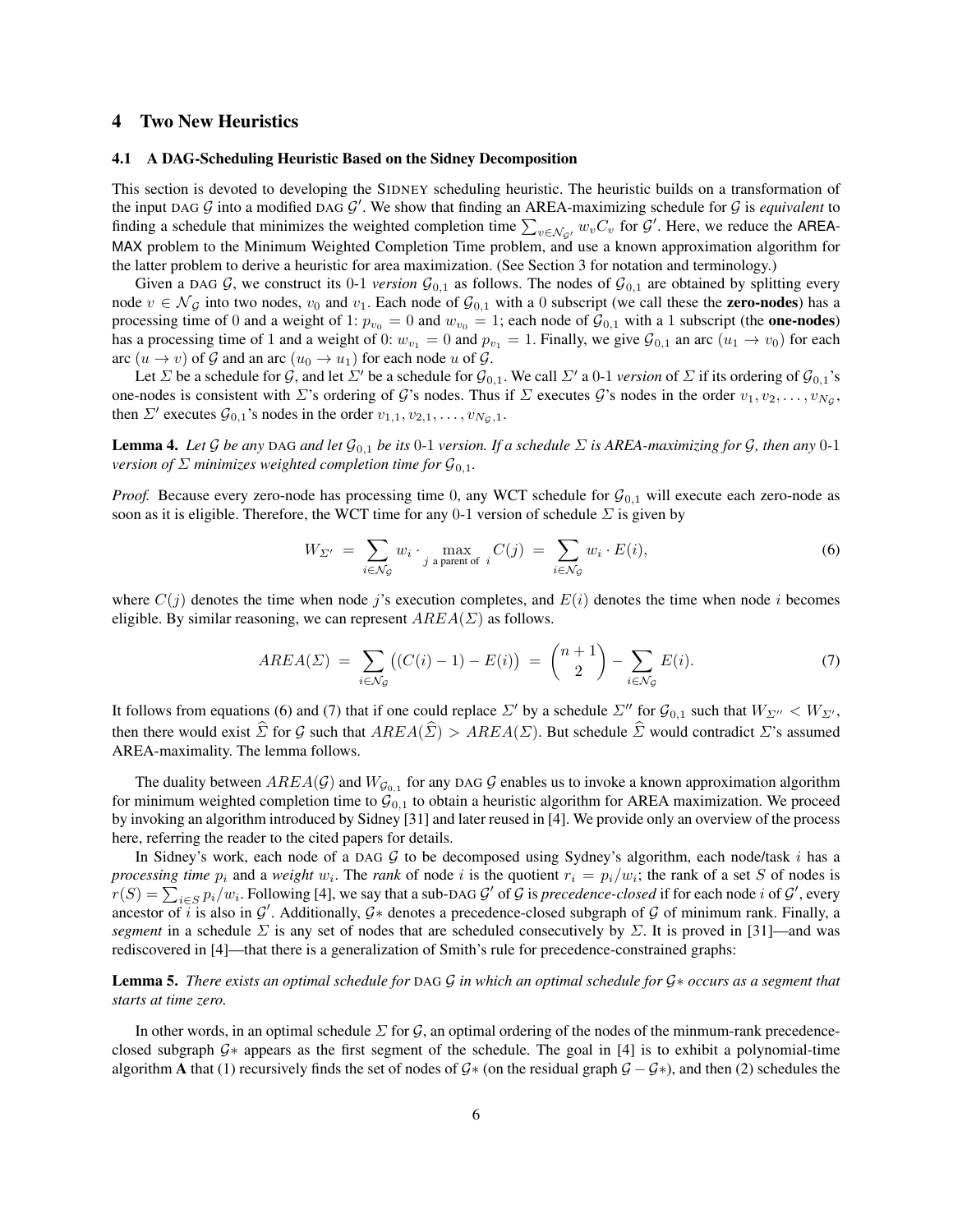nodes within each set in any feasible schedule, such that A finds a schedule  $\Sigma$  for G whose weighted completion time is at most double the optimal minimum weighted completion time for  $G$ . The polynomial-time algorithm A works with the Sidney decomposition of  $G$  in a manner we outline here.

Rather than specifically looking for the minimum-rank precedence-closed sub-DAG G∗, algorithm A finds a sub-DAG whose rank is at most a constant  $\lambda > 0$  specified as an input to the algorithm. It accomplishes this by constructing an associated *capacitated* graph  $\mathcal{G}_{\lambda}$ , with the following properties:

- The nodes of  $\mathcal{G}_{\lambda}$  consist of the nodes of  $\mathcal{G}$  along with a source s and a sink t.
- The arcs of  $\mathcal{G}_{\lambda}$  are:  $\{(s \to t), (i \to t)| i \in \mathcal{N}(\mathcal{G})\} \bigcup \{(i \to j)| j \text{ is an ancestor of } i\}.$

We further associate a capacity  $c(e)$  for every arc, as follows:

$$
c(e) = \begin{cases} p_i, & \text{if } e = e(i, t) \\ \lambda w_i, & \text{if } e = (s, i) \\ \infty, & \text{otherwise} \end{cases}
$$

Finding a subgraph  $G^*$  is thus reduced to finding a  $(s, t)$ -minimum cut for  $G_\lambda$  with cut value at most  $\lambda w(G)$ . Lemma 3 in [4] guarantees that if  $(A, B)$  is such a cut, then the rank of  $A - \{s\}$  is less than  $\lambda$ , and  $A - \{s\}$  is precedenceclosed in G. Hence, to find  $G<sup>*</sup>$ , one can perform a binary search on  $\lambda$  to find  $G<sup>*</sup>$ , and then recurse on the residual DAG  $G - G^*$  until the entire DAG has been decomposed. Alternatively, one can use an algorithm such as that described in [12] to find all points  $\lambda$  in a single max-flow computation (making use of a variable of the push-relabel algorithm), thereby decomposing the entire DAG  $G$  in a single pass. This alternative provides an efficient running time of  $O(\min(n^{2/3}, m^{1/2})m \log(n^2/m) \log U)$ , where n is the number of nodes in the DAG, m is the number of arcs, and U the maximum (finite) capacity, which is at most n in our case. Thus, for sparse dags ( $m = O(n)$ ), the running time is  $O(n^{5/3} \log^2 n)$ , while for dense dags  $(m = \Theta(n^2))$ , the running time is  $O(n^{5/2} \log^2 n)$ .

As the final ingredient for creating the desired SIDNEY heuristic, we recall the DYNAMIC-GREEDY scheduling heuristic from [5].

The DYNAMIC-GREEDY heuristic schedules a DAG  $\mathcal G$  by maintaining a MAX-priority queue of the eligible nodes, (partially) ordered by their *yields*.

The *yield* of an eligible node  $v \in \mathcal{N}_{\mathcal{G}}$  at step t of a schedule's execution of  $\mathcal{G}$  is the number of nodes that would be rendered eligible if the schedule were to execute  $v$  at that step.

At each step, a maximal-yield node is selected for execution. When a node completes executing, all newly eligible nodes are inserted into the priority queue, in random order. (The heuristic thus makes an optimal choice for this step, but it ignores future ramifications of this choice.)

Finally, we are ready to specify the SIDNEY heuristic for computing a large-AREA DAG-schedule:

### The SIDNEY heuristic

Given a DAG  $\mathcal{G}$ :

- 1. Construct the associated 0-1 DAG  $\mathcal{G}_{0,1}$ .
- 2. Use a max-flow computation to perform a Sidney decomposition of  $\mathcal{G}_{0,1}$ .
- 3. Let  $S_1, \ldots, S_k$  be the node-sets computed in the Sidney decomposition:
	- (a) Remove all 0-nodes from each task-set  $S_i$ .
	- (b) For each task-set  $S_i$ , use the DYNAMIC-GREEDY heuristic to produce a schedule  $\Sigma_i$  for the nodes in  $S_i$ .
- 4. Output schedule  $\Sigma = \Sigma_1 \Sigma_2 \dots \Sigma_k$ , the concatenation of the k subschedules.

# 4.2 A DAG-Scheduling Heuristic Based on Linear Programming

Because the AREA-MAX Problem involves maximizing a sum of rather simple terms, it is not surpising that it can be formulated as a Linear Program (LP). We present such a formulation that serves two purposes in our study. First, the (unrounded) solution produced by the LP for any DAG  $G$  provides an upper bound on the maximal Area of  $G$  under any schedule. Second, if one rounds the solution to yield *integer* values, one obtains a valid schedule for G. This (solve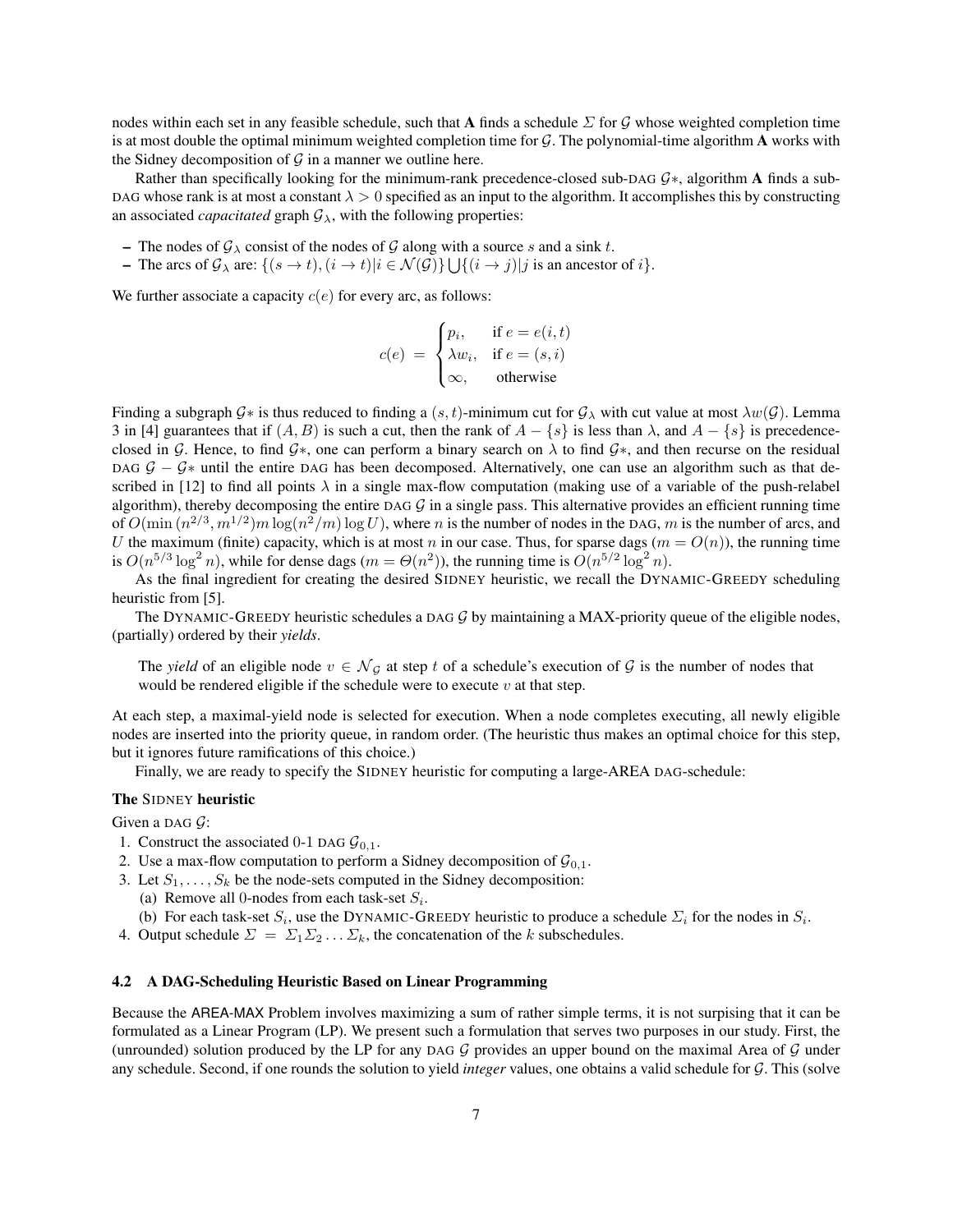LP)-(then round) procedure comprises the *LP heuristic* for scheduling DAG G. Of course, the problem of obtaining *optimal* integer solutions from an LP is the well-known *ILP problem*, which is NP-hard in general, hence likely computationally intractable [13]. However, there may be ways to simplify the ILPs that arise in AREA-maximization, at least for large classes of DAGs, so as to either simplify the problem computationally or to have access to approximate solutions via the unrestricted (non-integer) form of the Linear Program. Even lacking such simplification, the solution to the LP formulation for DAG  $G$  provides us with an upper bound on the Area achievable via any DAG schedule.

Let DAG  $G$  have n nodes. Our LP-formulation of the AREA-MAX problem employs three classes of indicator (i.e., 0-1 valued) variables, each of size roughly  $n^2$ . For  $i \in [1, n]$  and  $t \in [0, n]$ :

|            | Variable Interpretation                                                     |
|------------|-----------------------------------------------------------------------------|
| $x_{i.t.}$ | Task/node <i>i</i> is executed at step t of schedule $\Sigma$ .             |
| $y_{i,t}$  | Task/node <i>i</i> is eligible at step t of schedule $\Sigma$ .             |
| $z_{i,t}$  | Task/node <i>i</i> has been executed prior to step t of schedule $\Sigma$ . |

Since any schedule for  $G$  executes one eligible node per step, the AREA-MAX problem can now be formulated as follows; cf. (2).

 $\boldsymbol{n}$ 

maximize 
$$
\sum_{t=0}^{n} \sum_{i=0}^{n} y_{i,t}
$$
 subject to: (8)

$$
\sum_{t=0} x_{i,t} = 1 \text{ for all } i \in \mathcal{N}_{\mathcal{G}}
$$
 (9)

$$
\sum_{i=0}^{n} x_{i,t} = 1 \text{ for all } t \in [0, n] \tag{10}
$$

$$
z_{i,T} = \sum_{t \le T} x_{i,t} \text{ for all } i \in \mathcal{N}_{\mathcal{G}} \text{ and } T \in [1, n]
$$
 (11)

$$
y_{i,T} = 1 - z_{i,T} \text{ for all } i \in (\text{Sources of } \mathcal{G}) \text{ and } T \in [1, n] \tag{12}
$$

$$
y_{i,T} \le z_{j,T} - z_{i,T} \text{ for all } T \in [0,n] \text{ and } j \in (\text{ancestors of } i)
$$
 (13)

$$
z_{i,T+1} \le z_{j,T} \text{ for all } T \in [0,n] \text{ and } j \in (\text{ancestors of } i)
$$
 (14)

$$
x_{i,t}, y_{i,t}, z_{i,t} \in \{0, 1\} \text{ for all } i \in \mathcal{N}_{\mathcal{G}} \text{ and } t \in [0, n] \tag{15}
$$

Constraints (9,10) ensure, respectively, that each node/task is completed and that no processor is idle at any time step. Constraint (11) ensures that the cumulative-execution variable  $z$  equals the sum of work done on each node prior to time T. Constraint (12) ensures that the eligibility of a source node is 1 minus (the work already completed in prior time steps). Constraint (13) ensures that for each precedence constraint (*j* must be executed before *i*), the eligibility of a node is bounded by the work already done on it minus the work already done on all of its ancestors. Finally, constraint (14) ensures that for each precedence constraint (j must be executed before i), the work done on node i is no greater than the work done on all of its ancestors.

To create a Linear Program (LP) from this ILP, we can replace the integrality constraints 15 with the following:

$$
0 \le y_{i,t} \le 1 \text{ for all } i,t \tag{16}
$$

$$
0 \le x_{i,t} \le 1 \text{ for all } i,t \tag{17}
$$

This transition from the ILP formulation to the LP formulation preserves almost all of the qualities of the ILP version of AREA-MAX. The major difference is that the LP formulation allows fractional execution (and eligibility) of tasks which is equivalent to allowing preemption in schedules. The LP thus provides an upper bound for the optimal value of  $AREA(\mathcal{G})$ .

The preceding development leads us naturally to the following DAG-scheduling heuristic.

### The LP heuristic

Given a DAG  $\mathcal{G}$ :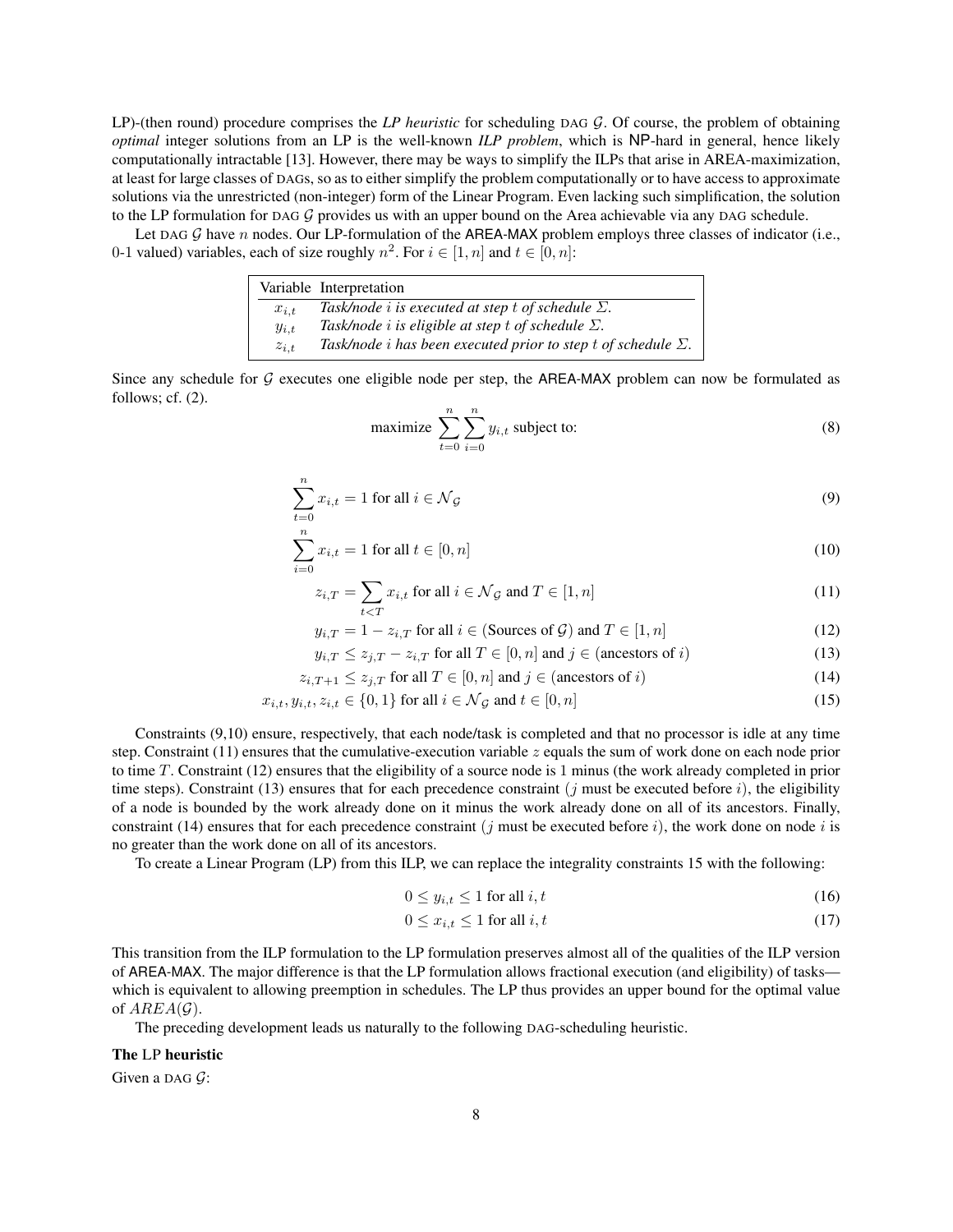- 1. Construct the LP from G.
- 2. Solve the LP
- 3. For each node  $i \in \mathcal{N}_{fg}$ , calculate a completion time  $C_i$  as the first time step T such that  $\sum_{t=0}^{T} x_{i,t} = 1$
- 4. Sort the list of completion times  $\{C_i\}_{i=0}^n$ , breaking ties arbitrarily. The resulting ordering of  $\mathcal{N}_{fg}$  is schedule  $\Sigma$ .
- 5. Output  $\Sigma$  as the schedule for  $\mathcal{G}$ .

## 5 Simulation Experiments

#### 5.1 Experimental Procedure

Overview of the experiment. To test the AREA quality of our SIDNEY and LP heuristics, we generated synthetic DAGs that share structural characteristics with a variety of "real" computation-DAGs, especially those encountered in scientific computing. For most experiments, we constructed schedules for each DAG using three heuristics: the SID-NEY heuristic of Section 4.1 and the two "best" known heuristics (described below) as determined by the experiments described in [6]. We then compared, for each DAG, the AREA of the three generated schedules. For some small DAGs (having 100 nodes or fewer), we were able to consider also the AREAs of the schedules produced by the LP heuristic of Section 4.2. While LP is a polynomial-time heuristic, its current implementation is prohibitively computationally intense, certainly moreso than the SIDNEY heuristic. We are continuing to seek avenues to accelerate the LP computation since its specification for a DAG G exactly reflects the definition of  $AREA(G)$ .

The DAGs we tested. We generated random DAGs from the following families for our experiment.

- 1. *Random* n*-node* DAG*s*. We ordered n nodes for our DAG into a random sequence 1, 2, . . . , n. We designates the last five nodes in the sequence as sinks and then, for each node  $i \in \{1, \ldots, n-5\}$ , we randomly selected five children,  $j_1 > i, \ldots, j_5 > i$  and generated arcs  $(i \rightarrow j_k)$ .
- 2. *Random n-node LEGO*<sup>®</sup>-DAG*s*. We tested LEGO<sup>®</sup>-DAGs (so named for the toy), as defined in [25]. These DAGs are built from a repertoire of *Bipartite Building Block* DAG*s (BBBs)*, that represent (parallel) steps in a computation. As in [25] (q.v.), we employed BBBs that reflect a single: *expansive step* (as in an out-tree), *reductive step* (as in an in-tree), *group step* (as encountered in computations exemplified by convolutions or parallel-prefix operations). We selected BBBs, randomized according to both size and structure, and composes them to create multi-step, multi-level computations; we continued selecting and composing BBBs until the resulting LEGO $^{\circledR}$ -DAG reached the desired size range. We created two classes of  $LEGO^{\circledR}$ -DAGs, one using BBBs whose sizes are drawn from a uniform distribution in the range [2, 20] and another using BBBs whose sizes are drawn from a harmonic distribution that produces building blocks of expected size 10.

The heuristics we tested. The three schedulers we used to generate schedules were

- 1. The SIDNEY HEURISTIC scheduler, whose structure is described in Section 4.1.
- 2. The AOSPD scheduler. In brief, this scheduler which is developed in [8], takes the input DAG G and (*if* G *is not already a series-parallel* DAG) invokes the algorithm found in [15] to convert G to a *series-parallel* DAG  $\sigma(G)$  (while retaining much of G's parallel structure). The AOSPD scheduler then generates an AREA-maximizing schedule for  $\sigma(G)$ , using the algorithm developed in [8]. We have chosen the AOSPD scheduler as a competitor for the SIDNEY scheduler because AOSPD has experimentally been shown to generate larger-AREA schedules than all tested heuristics that are *oblivious*, in the sense that they do not exploit any characteristics of the platform on which  $G$  is to be executed.
- 3. The DYNAMIC GREEDY scheduler, whose structure is described in Section 4.1. We include this heuristic in the competiton because it achieves the second-best AREA performance (after AOSPD) in the experiments in [6, 8].

**Experimental methodology.** DAG *sizes*. For the DAGs having random structure, we generates DAGs of sizes  $n =$  $\{100, 200, 300, 500\}$ . For the LEGO<sup>®</sup>-DAGs, we generated DAGs of approximate sizes  $n = 200k$  where  $k \in [1, 20]$ . We generated 100 DAGs of each size for each of: random DAGs, uniform-LEGO $^{\circledR}$ -DAGs, and harmonic-LEGO $^{\circledR}$ -DAGs. For each generated DAG, we constructed a schedule associated using each of the three heuristics and computed the resulting AREA.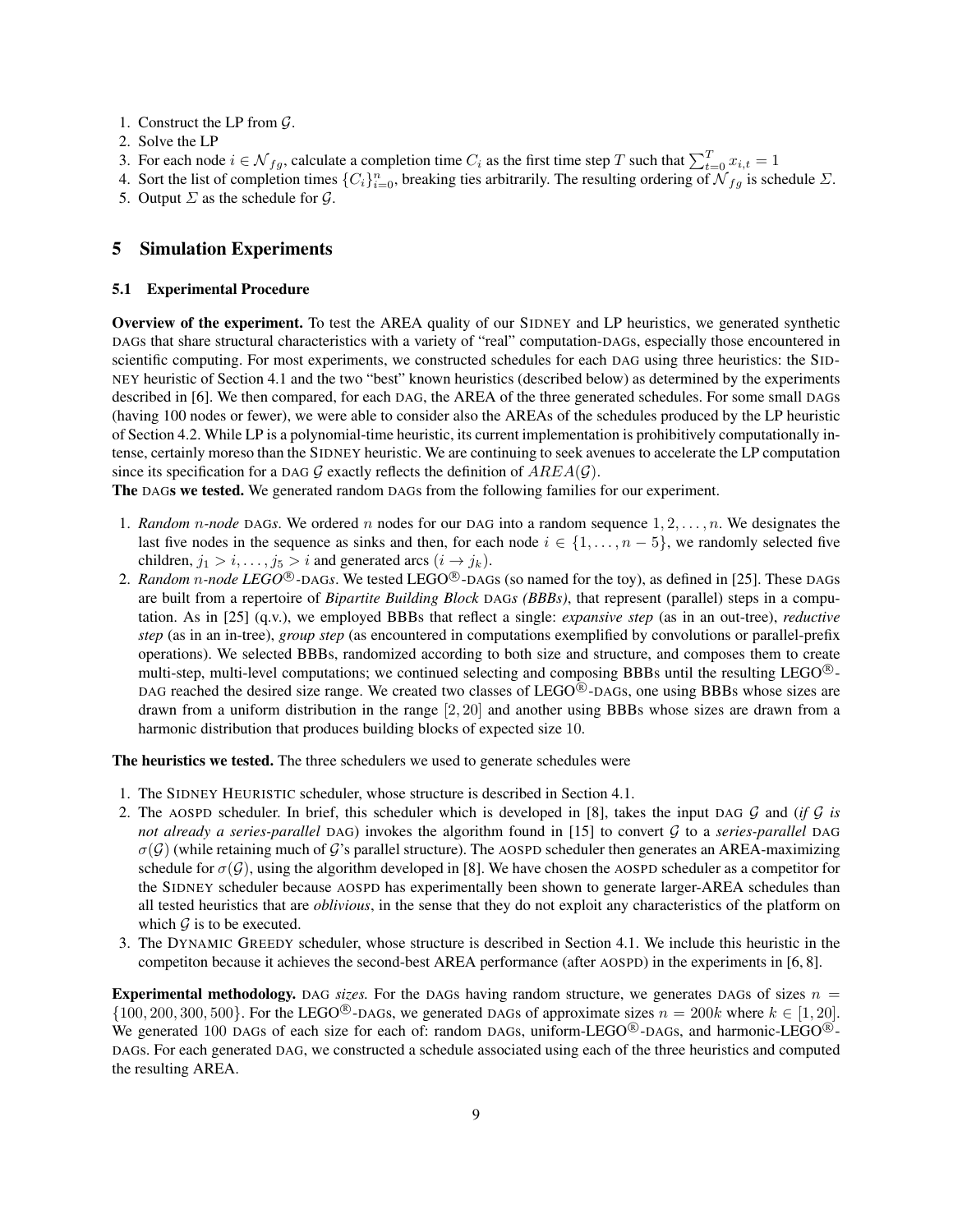#### 5.2 Experimental Results

The SIDNEY heuristic. The plots in Fig. 1 illustrate that, for the range of DAG-classes and -sizes tested, the Areas of the schedules generated by the SIDNEY heuristic far exceed those of the schedules generated by both the previous "champion" AOSPD heuristic of [8, 6] and the best "one-step-optimal" DYNAMIC GREEDY heuristic of [5].

- 1. The advantage of the SIDNEY heuristic is particularly remarkable when executing both classes of LEGO $^{\circledR}$ -DAGs (constructed using, respectively, a uniform and a harmonic distribution of BBBs). For these DAGs, the Areas of the SIDNEY heuristic's schedules have an advantage that is a factor of 2.3 over the schedules produced by DYNAMIC-GREEDY and a factor of nearly 1.5 over the schedules produced by the AOSPD heuristic. These numbers are particularly heartening because of the structural similarity of LEGO $^{\circledR}$ -DAGs with DAGs encountered in real applications.
- 2. The SIDNEY heuristic exhibited a notable Area-advantage over the competing heuristics when executing random DAGs also, albeit with a somewhat smaller amplitude: roughly a factor of 1.3. We do not yet know how to interpret this decreased advantage, but it is conceivably related to the fact that random DAGs often exhibit pathological structure (by, e.g., having high expansion). We note with interest that the AOSPD heuristic's schedules exhibit a negligible Area-advantage over those of the DYNAMIC-GREEDY heuristic when executing random DAGs.

The preceding evidence suggests that the SIDNEY heuristic can find large-Area schedules for a broader class of DAGs than the scheduling policies studied in [8, 6].

The LP heuristic. Our experience, thus far, with the LP heuristic has led us to classify it as an auxiliary scheduler rather than a primary one (such as the SIDNEY and AOSPD heuristics). We justify this assessment.

- The cons. We have yet to find an LP solver that can efficiently handle DAGs of even moderate size, because the associated LPs are enormous. For example, DAGs of size  $n = 400$  yield LPs with  $\approx 5 \times 10^5$  variables and more than  $\approx 10^6$  (mostly non-sparse) constraints. Due to this computational density, we were only able to generate multiple schedules for only small random DAGs, having  $n \leq 100$  nodes.
- The pros. The experiments we have performed with the LP heuristic lead us to believe that it is a legitimate competitor for the SIDNEY heuristic, in terms of the Areas of its schedules. Specifically, the means of the Areas of the schedules produced by the LP heuristic were roughly equal to the mean AREAs of the SIDNEY schedules for the same DAGs; see Fig. 2.

This experience suggests that the LP heuristic might be a valuable "auxiliary" scheduler for small DAGs. For instance:

*We conjecture that the* SIDNEY *heuristic will produce even better schedules if we use the LP heuristic, rather than the* DYNAMIC-GREEDY *heuristic, to schedule its sub-*DAG*s.*

Testing this conjecture is high on our to-do list, as we note in Section 6. At least as importantly is the direct application of the LP formulation of AREA-MAX:

*When we construct an LP for a* DAG G*, the objective value of the LP serves as a (possibly unachievable) upper bound on*  $Area(\mathcal{G})$ *, the maximum possible Area of any schedule for*  $\mathcal{G}$ *.* 

Some perspective. We illustrate the use of the LP formulation of AREA-MAX as an idealized bound on DAG-Area in Fig. 2 in conjunction with our comparison of the Areas of schedules for small random DAGs produced by the SIDNEY and LP heuristics. As noted earlier, the computational intensiveness of computing the LP has restricted us to small test DAGs, but we do note in the figure that, on the tested DAGs: (a) the SIDNEY and LP heuristics are very close in performance, with a slight advantage to the SIDNEY heuristic; (b) both heuristics produce schedules whose Areas achieve an average of 85% of the LP objective value, hence achieve at least that fraction of  $Area(\mathcal{G})$ .

## 6 Conclusion

The past. The notion of the Area of a schedule for DAGs was introduced in [5], as a proposed mechanism for achieving high performance on the dynamically heterogeneous platforms that are becoming increasingly important. That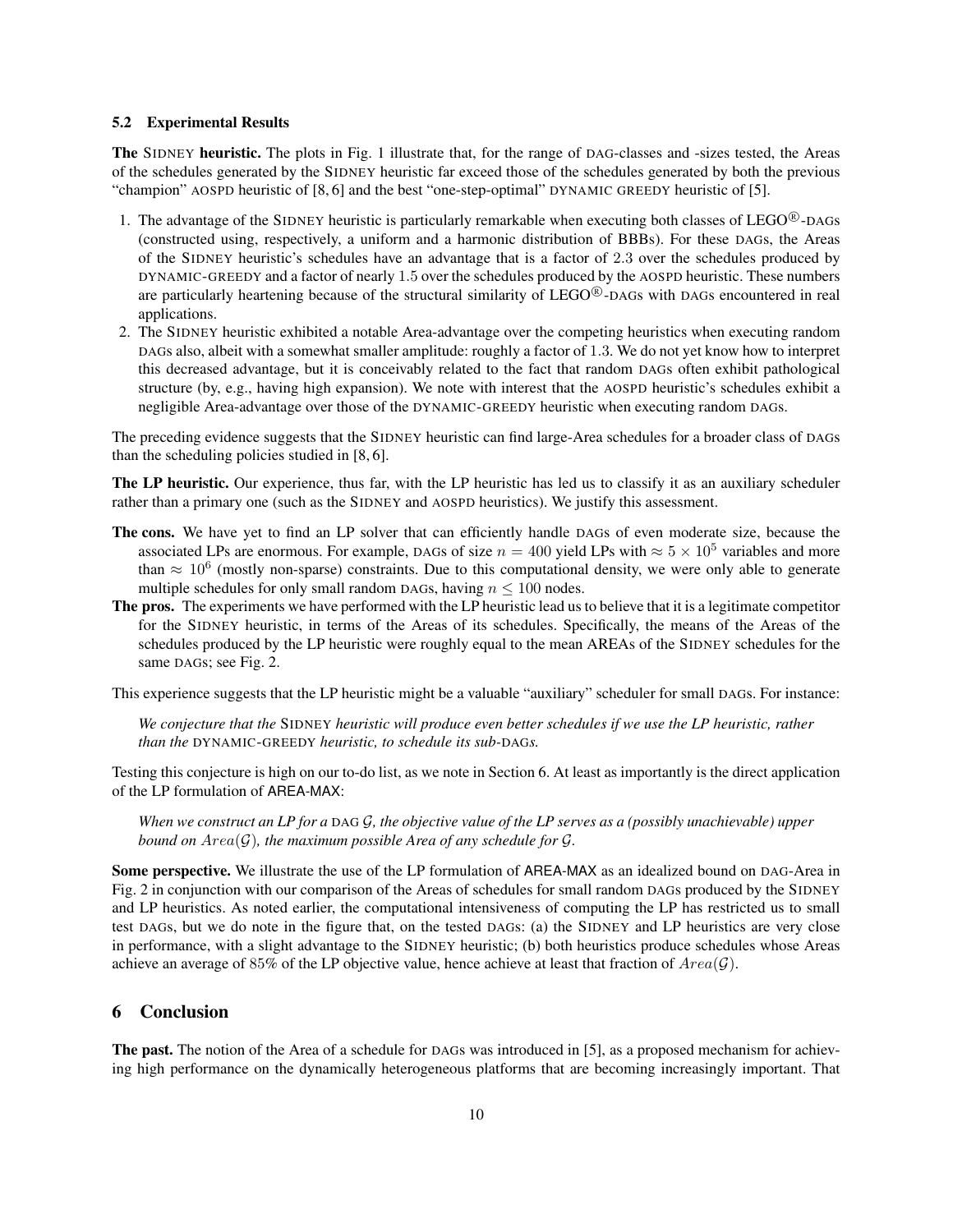



|  | lp_plots.pdf |
|--|--------------|
|--|--------------|

Fig. 2. Comparing the LP and SIDNEY heuristics via the areas of schedules they produce for random DAGs. The ideal value from the unrounded LP provides perspective.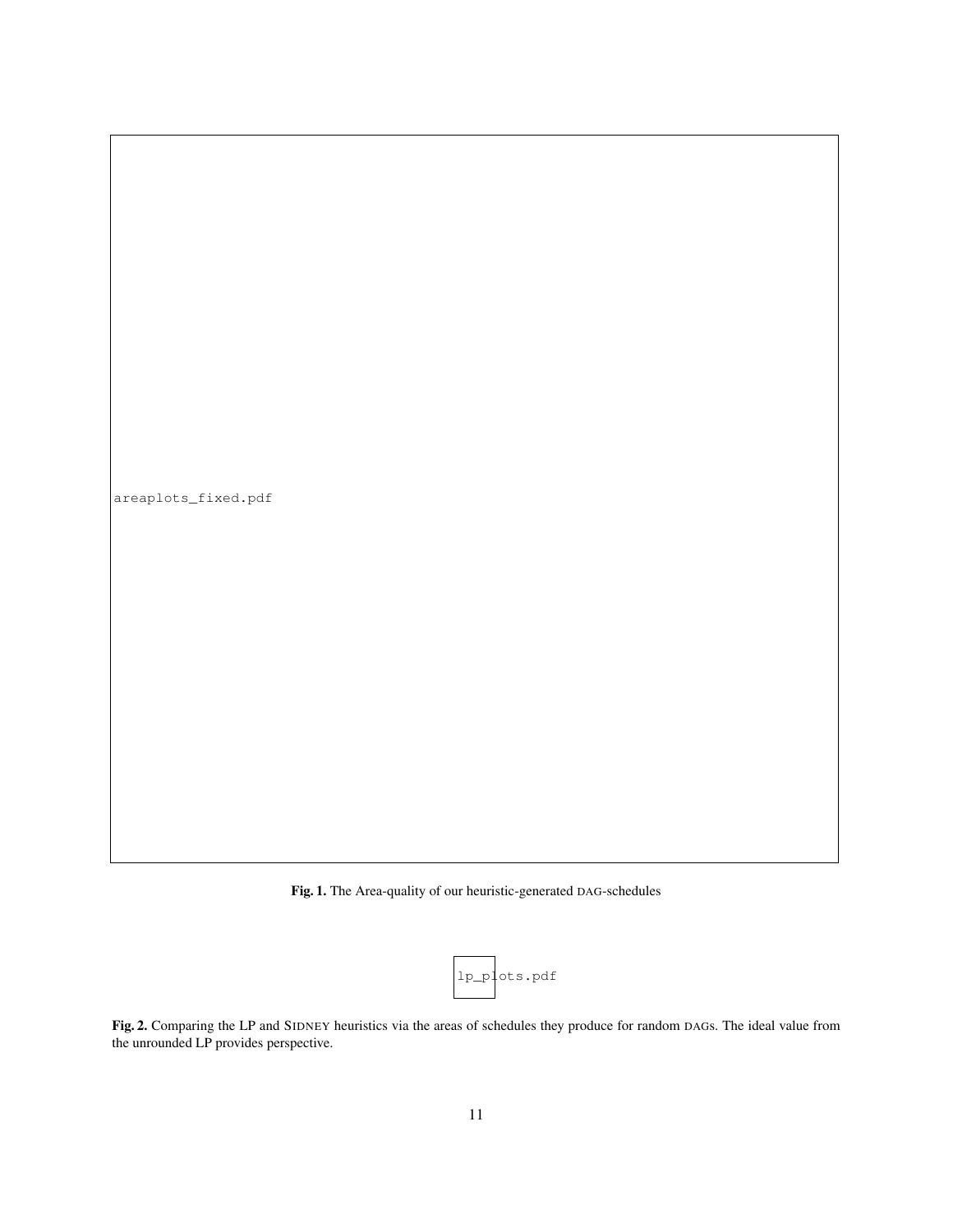source developed the basic properties of the quality metric and provided evidence, via simulations, of performance benefits in DAG-schedules that have higher Areas. This evidence, coupled with the apparent complexity of computing Area-optimal DAG-schedules, motivated the development, in [8], of the easily computed AOSPD heuristic, which (1) produced schedules with large Areas and (2) retained much of the performance benefit of Area-optimal schedules [6]. The present. The current paper has followed up on two aspects of the earlier studies of Area-oriented DAG-scheduling. (1) We have shown that the observed computational intractability of Area-oriented scheduling is likely inevitable, because achieving Area-optimality is NP-complete (Section 3). (2) We have introduced two new polynomial-time Areaoriented scheduling heuristics, the SIDNEY heuristic and the LP heuristic (Section 4). Both produce DAG-schedules whose Areas are, based on extensive simulations, significantly larger than the Areas of schedules produced by the AOSPD heuristic (Section 5).

The future. We are actively working on two avenues for extending the work reported here. (1) We are exploring the design of provably good approximation algorithms for finding an AREA-maximum schedule. (2) We are pursuing ways to improve both of our new heuristics, in terms of the efficiency with which they produce DAG-schedules and Areas of the schedules produced. (3) We are initiating studies of the performance benefits of our new heuristics.

*Acknowledgments.* This research was supported in part by US NSF Grant CSR-1217981. The authors are grateful to the following for helpful conversations and valuable advice: Gennaro Cordasco, regarding experimental issues; Greg Malewicz, regarding the LP formulation of AREA-MAX; Michela Taufer and her team, regarding experimental issues.

## References

- 1. M.A. Bender and C.A. Phillips (2007): Scheduling DAGs on asynchronous processors. *19th ACM Symp. on Parallel Algorithms and Architectures*, 35–45.
- 2. S.-S. Boutammine, D. Millot, C. Parrot (2006): An adaptive scheduling method for grid computing. *10th Int'l Conf. on Parallel Computing*. In *Lecture Notes in Computer Science 4128*, Springer, Heidelberg, 188–197.
- 3. H. Casanova, F. Dufossé, Y. Robert, F. Vivien (2011): Scheduling parallel iterative applications on volatile resources. 25th *IEEE Int'l Parallel and Distributed Processing Symp.*
- 4. C. Chekuri, R. Motwani (1999): Precedence constrained scheduling to minimize sum of weighted completion times on a single machine. *Discrete Applied Math. 98(1)*, 29–38.
- 5. G. Cordasco, R. De Chiara, A.L. Rosenberg (2012): On scheduling DAGs for volatile computing platforms: Area-maximizing schedules. *J. Parallel and Distributed Computing 72*, 1347-1360.
- 6. G. Cordasco, R. De Chiara, A.L. Rosenberg (2013): An AREA-oriented heuristic for scheduling DAGs on volatile computing platforms. Submitted for publication. See also, Assessing the computational benefits of Area-Oriented DAG-scheduling. *17th Intl Conf. on Parallel Computing*. In *Lecture Notes in Computer Science 6852*, Springer, Heidelberg (2011) pp. I180-I192.
- 7. G. Cordasco, G. Malewicz, A.L. Rosenberg (2007): Applying IC-scheduling theory to some familiar computations. *Wkshp. on Large-Scale, Volatile Desktop Grids (PCGrid'07)*.
- 8. G. Cordasco, A.L. Rosenberg (2013): On scheduling series-parallel DAGs to maximize AREA. Submitted for publication. See also, AREA-optimal schedules for series-parallel DAGs. *16th Int'l Conf. on Parallel Computing (EURO-PAR'10)*. In *Lecture Notes in Computer Science 6272*, Springer, Heidelberg (2010) pp. II380–II392.
- 9. T.H. Cormen, C.E. Leiserson, R.L. Rivest, C. Stein (1999): *Introduction to Algorithms* (2nd Edition). MIT Press, Cambridge, Mass.
- 10. F. Dong, S.G. Akl (2006): Scheduling algorithms for grid computing: state of the art and open problems. Tech. Rpt. 2006-504, Queen's Univ. School of Computing.
- 11. T. Estrada, M. Taufer, K.. Reed (2009): Modeling job lifespan delays in volunteer computing projects. *9th IEEE Int'l Symp. on Cluster, Cloud, and Grid Computing (CCGrid).*
- 12. G. Gallo, M.D. Grigoriadis, and R. Tarjan. A fast parametric maximum flow algorithm and applications. *SIAM J. on Comput.*, 18:30-55,1989.
- 13. M.R. Garey and D.S. Johnson (1979): *Computers and Intractability*. W.H. Freeman and Co., San Francisco.
- 14. C. Georgiou, D.R. Kowalski (2011): Performing dynamically injected tasks on processes prone to crashes and restarts. *25th Int'l Conf. on Distributed Computing (DISC'11)*, 165–180.
- 15. A. González-Escribano, A. van Gemund, V. Cardeñoso-Payo (2002): Mapping unstructured applications into nested parallelism. *High Performance Computing for Computational Science (VECPAR '02)*.
- 16. R. Hall, A.L. Rosenberg, A. Venkataramani (2007): A comparison of †-scheduling strategies for Internet-based computing. *21st IEEE Int'l Parallel and Distr. Processing Symp.*